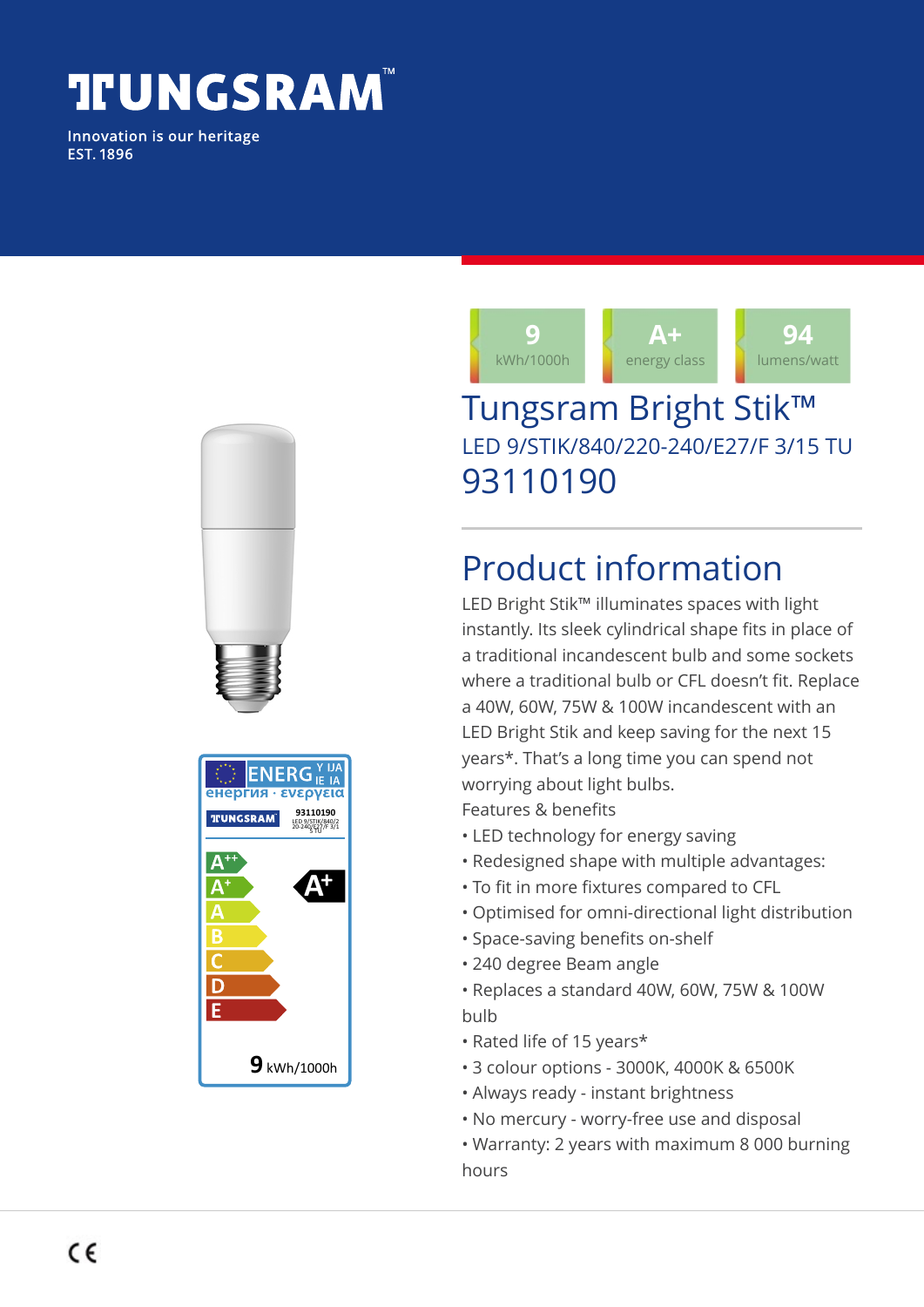

according to Tungsram Standard Warranty conditions

• Based on 2.7 hours of per day use.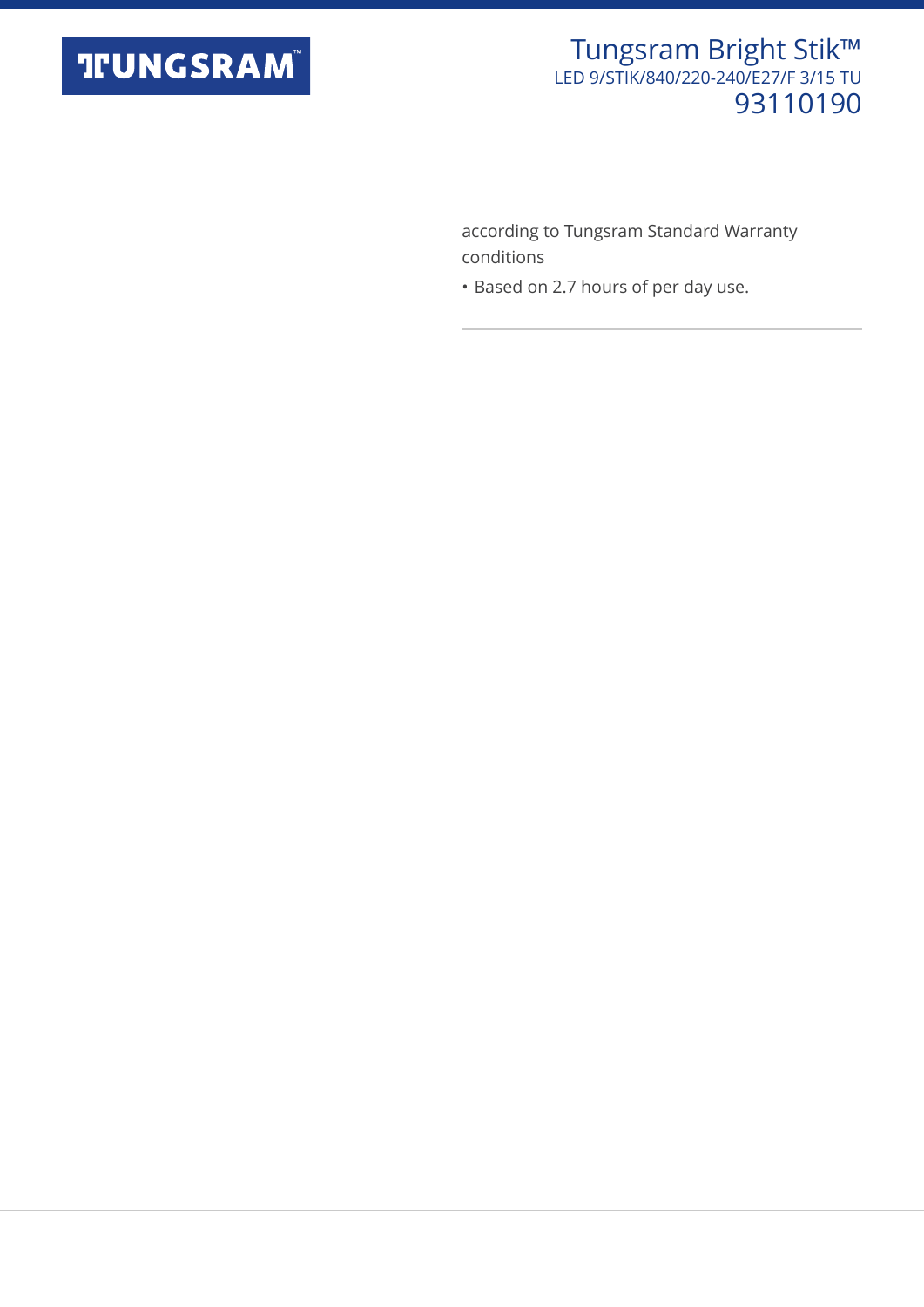#### Product data

| Product Code                       | 93110190   |
|------------------------------------|------------|
| <b>Bulb Shape</b>                  | <b>T38</b> |
| <b>Bulb Finish</b>                 | White      |
| Bulb maximum overall diameter [mm] | 38         |
| Nominal Length [mm]                | 115.5      |
| Net weight per piece [g]           | 42         |
| Dimmability                        | No         |
| RoHS compliant                     | Yes        |
| <b>Brand</b>                       | Tungsram   |
| Cap/Base                           | E27        |

#### Performance data

| Nominal/ Rated Beam Angle [°]                         | 240   |
|-------------------------------------------------------|-------|
| Rated Lumens [lm]                                     | 850   |
| Weighted energy consumption [kWh/1000h]               | 9.0   |
| Rated efficacy [lm/W]                                 | 94.4  |
| Energy efficiency class (EEC)                         | A+    |
| Rated life L70/B50 [h]                                | 15000 |
| Nominal correlated colour temperature (CCT) [K]] 4000 |       |
| Nominal lumens [lm]                                   | 850   |
| Colour Rendering Index (CRI) [Ra]                     | 80    |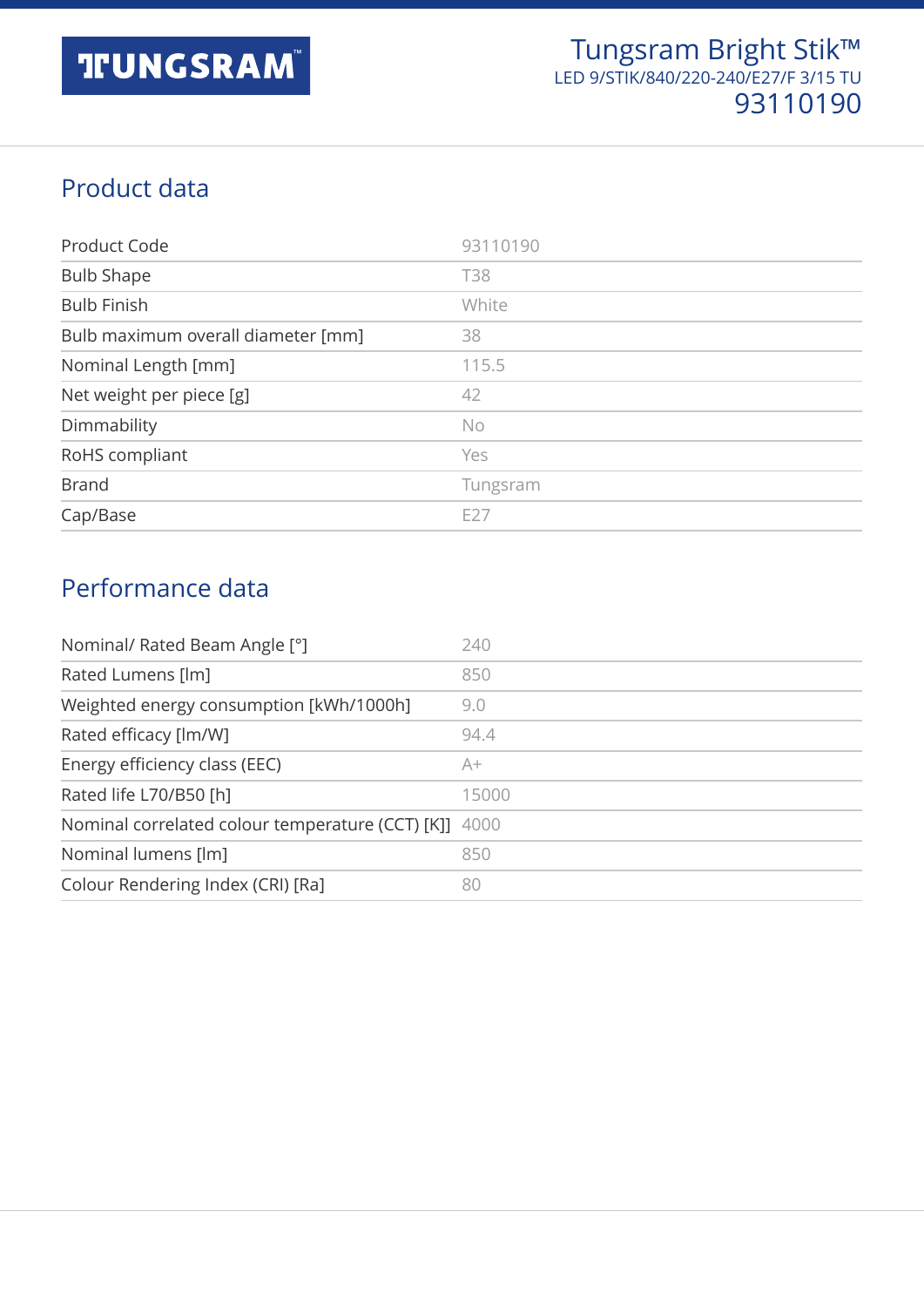#### Electrical data

| Operating Temperature (MIN) [°C]            | $-20^{\circ}$ C |
|---------------------------------------------|-----------------|
| Operating Temperature (MAX) [°C]            | $+40^{\circ}$ C |
| Starting time (sec)                         | < 0.5 s         |
| Power Factor                                | >0.5            |
| Warm up time up to 60% of full light output | Instant on      |
| Number of switching cycles                  | 50k             |
| Nominal lamp voltage range [V]              | 220-240V        |
| Nominal power [W]                           | 9               |

#### Logistic data

| Shipment       | Standard       |
|----------------|----------------|
| DUN Code       | 15994100027376 |
| EAN Code       | 5994100027379  |
| Pack Quantity  | 15             |
| Product status | Available      |

#### 125  $\overline{13}$  $\overline{135^\circ}$ 180  $120$  $100$  $120$ 80  $\frac{1}{120}$ 60  $\frac{1}{105}$ 105 75  $90<sup>1</sup>$  $90^{\circ}$ 50  $75^\circ$  $75^\circ$  $\overline{25}$ 60

#### Light distribution

 $15^\circ$ 

 $-$  C90 - C270

 $\overline{\mathbf{a}}$ 

 $45^\circ$ 

 $\frac{cd/klm}{\frac{1}{1-\frac{1}{1-\frac{1}{1-\frac{1}{1-\frac{1}{1-\frac{1}{1-\frac{1}{1-\frac{1}{1-\frac{1}{1-\frac{1}{1-\frac{1}{1-\frac{1}{1-\frac{1}{1-\frac{1}{1-\frac{1}{1-\frac{1}{1-\frac{1}{1-\frac{1}{1-\frac{1}{1-\frac{1}{1-\frac{1}{1-\frac{1}{1-\frac{1}{1-\frac{1}{1-\frac{1}{1-\frac{1}{1-\frac{1}{1-\frac{1}{1-\frac{1}{1-\frac{1}{1-\frac{1}{1-\frac{1}{1-\frac{1}{1-\frac{1}{1-\frac{1}{1-\frac$